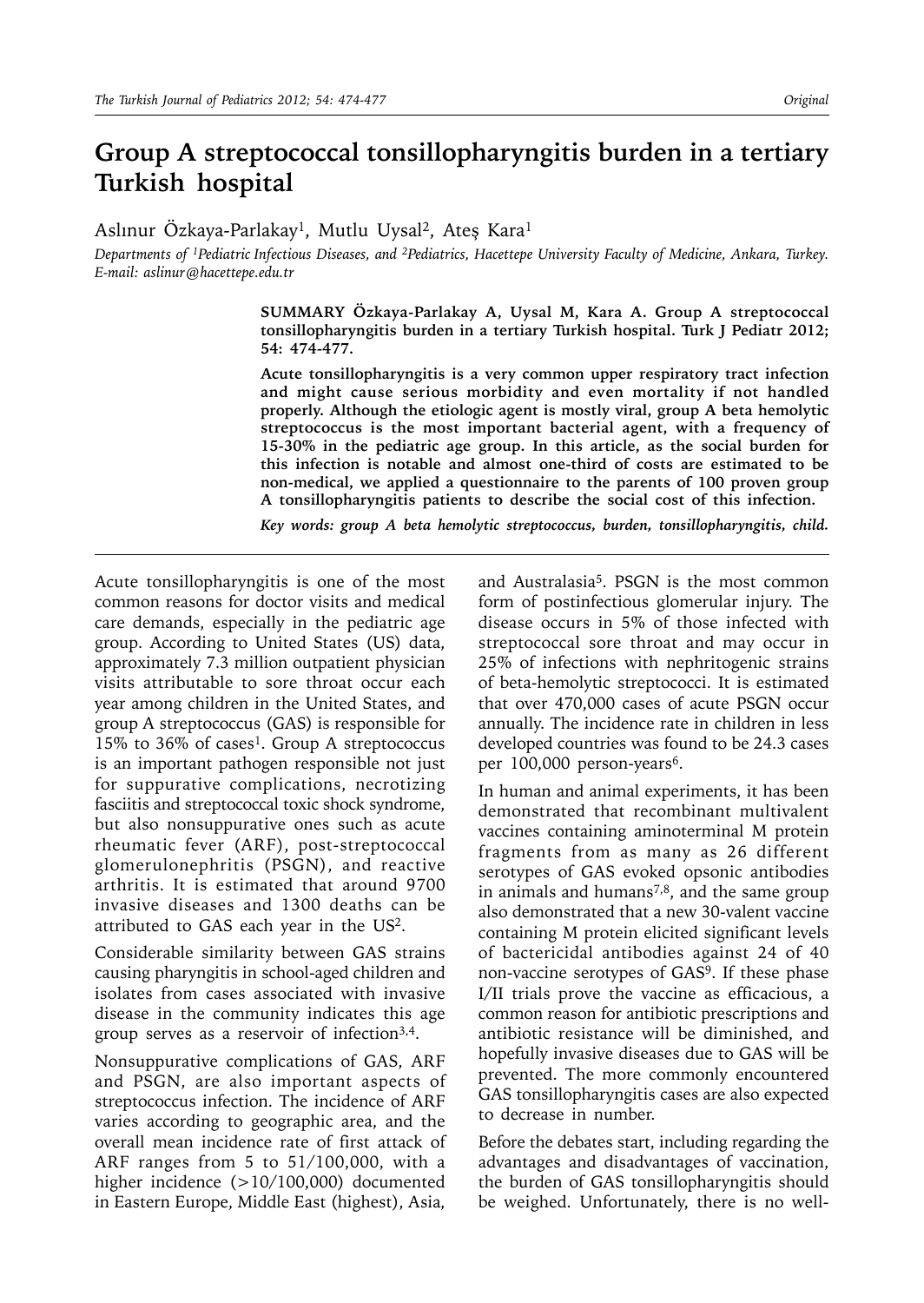coordinated data input demonstrating the burden of GAS in our country. We thus aimed to describe the medical and non-medical costs in proven GAS tonsillopharyngitis patients.

## **Material and Methods**

Parents of children proven to have GAS tonsillopharyngitis admitting to Hacettepe University Pediatric Hospital between January 2007 and December 2008 were enrolled. Parents of the patients were considered eligible if the patient had, in addition to fever, any complaint such as sore throat, headache, abdominal pain, or rash, and a proven GAS tonsillopharyngitis with a throat culture but not considered to be carrier. A telephone survey was completed with parents within 2-4 weeks after the initial visit. Name, surname, age, gender, visit type (emergency department or outpatient clinic), month of admittance, symptoms and duration, infection in last month and last six months, sibling number, antibiotic, parental forgetfulness in giving medications, child's willingness to take medicine, side effect of the medication (diarrhea, vomiting, allergy, etc.), antipyretic usage, means of obtaining medication (with insurance, personal resources, etc.), means of transportation, school day loss, and work day loss of mother and father, if employed, were noted. Work day loss was calculated according to the Turkish Statistics Institute work day cost research reports<sup>10</sup>, and transportation costs were obtained by questioning the parents and calculated according to data gathered from families and also data supported by the Anatolian Agency<sup>11</sup>.

### **Results**

Of 187 potentially eligible cases, 100 parents could be enrolled in our study (exclusions were due to wrong contact information or incomplete survey). The mean age of the patients was 8.1 $\pm$ 3.18 years (range: 1-19) (Fig. 1), and 56% of the patients were male. Of 100 patients, 19 attended a daycare center, 71 attended primary school, and 7 were not in school. Of the patients, 73.4% admitted in winter, 14.3% in fall and 12.2% in spring (Fig. 2). Fever was present in all of the patients, sore throat in 74%, abdominal pain in 38%, headache in 30%, and rash in 14%. Children experienced fever with a mean of 2.28  $\pm$ 1.72 days, sore throat



Fig 1. Age distribution of GAS cases.



Fig 2. Monthly distribution of GAS cases.

with a mean of  $2.20 \pm 1.81$  days, abdominal pain with a mean of  $0.9 \pm 0.49$  days, and headache with a mean of  $0.7 \pm 0.41$  days. Antibiotic was prescribed in 64% of patients due to throat culture and in 22% at admittance, and no antibiotic was prescribed in 14%. In 42% of the patients, intramuscular therapy was preferred. The emergency department was the place of admittance in 56% of patients, and 44 of them admitted to the general clinic. Sixty patients admitted only once, whereas 11 had 2 visits and 2 had 3 visits. Seventy-three patients had a sibling, and 33% of them were also sick.

Parents used their own resources to obtain medication in 25% of the cases. Personal vehicles were preferred by 40% of the parents, 40% used public transportation, 17% used taxi, and 3% came on foot. Of 90 patients either attending daycare center or primary school, 10 did not have any school day loss, and 80 had school day loss ranging between 1-10 days (mean:  $2.56 \pm 2.61$ ).

Ninety-three percent of the fathers were employed; 13% of them had work day loss, ranging between 1-3 days (mean:  $0.3 \pm 0.89$ ) days). Thirty-six percent of mothers were employed and had work day loss ranging between 1-2 days (mean:  $0.09\pm0.35$ ).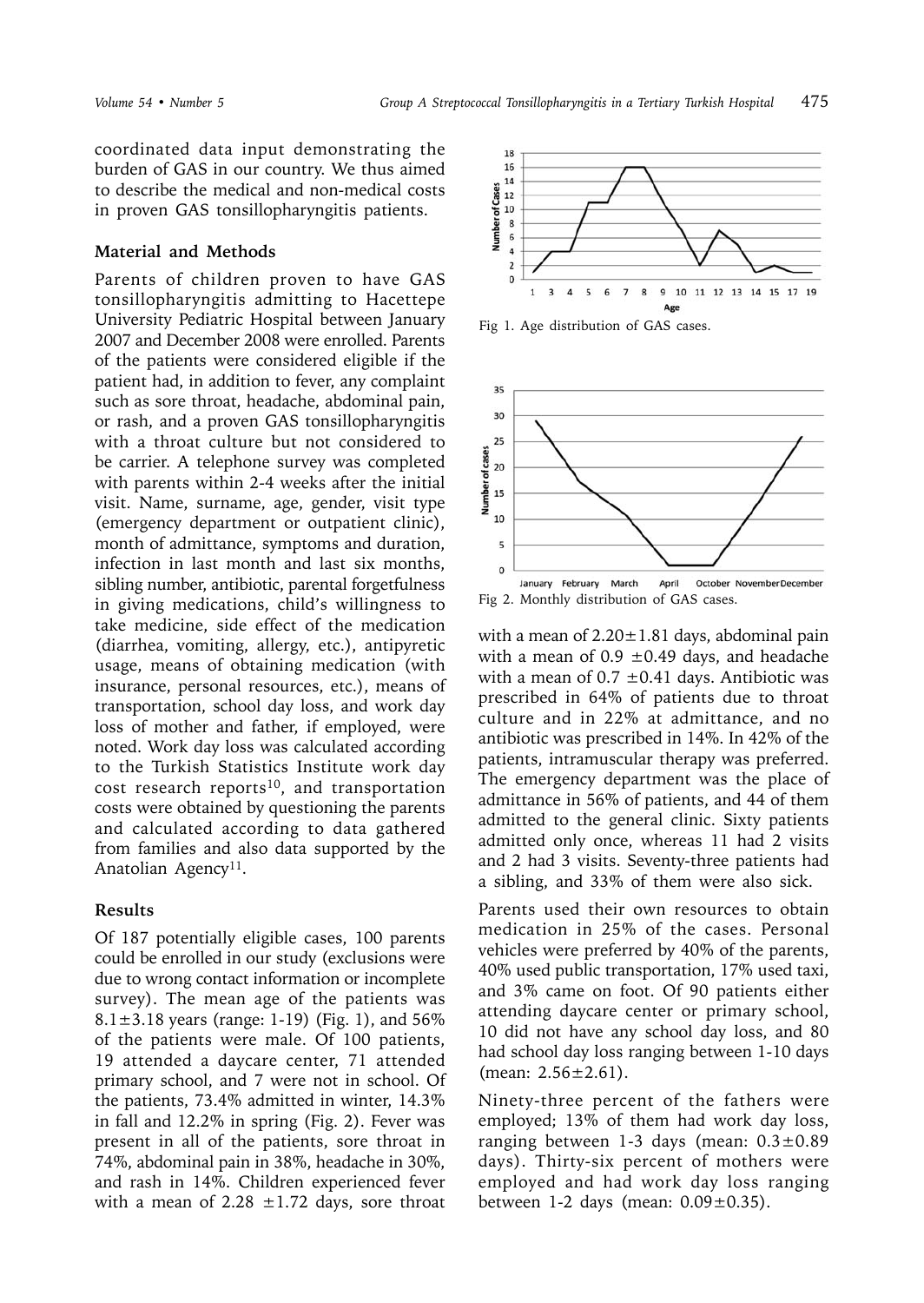

Fig 3. Distribution of cost of GAS.

Expenditure for transportation was determined as 22.8 Turkish lira (TL) (12.26 USD) per child, cost of work day loss per child was 12.98 TL (6.98 USD), drug expense per child was 7.18 TL (3.86 USD), and visit cost per patient was 66.9 TL (35.93 USD) (including throat culture), bringing the total cost per patient to 109.86 TL (59.03 USD)(Fig. 3).

## **Discussion**

The economic burden of GAS tonsillopharyngitis is high according to studies in the literature<sup>12</sup>. Pfoh et al.<sup>12</sup> found cost per case as over \$200, almost one-half attributable to non-medical costs. It was calculated as 109.86 TL (59.03 USD). We estimate the difference is high due to medical costs (doctor, hospital, tests) being far less expensive in our country; salary differences between the US and our country could also explain this difference. Other studies of vaccine-preventable diseases have declared that non-medical costs accounted for 39-83% of the total costs $13-16$ . In our study, non-medical cost was 45.7% of the total cost.

Societal cost per case of viral respiratory infections was \$80 and \$262 for otitis media and \$397 in previous studies<sup>15-17</sup>. However, while the cost per case of GAS pharyngitis is lower than these costs, it is more frequent, which causes an economic burden of \$224 million to \$539 annually in the US. In this aspect, it is obvious that the burden of GAS pharyngitis would be far more than we calculated.

In previous studies, it was stated that children experienced symptoms for 4.5 days on average<sup>10</sup>, whereas children in our study had fever for 2.28, sore throat for 2.2, abdominal pain for 0.49, and headache for 0.7 days on average. In our study, children had a 2.56 school days loss, which was higher than 1.9 days loss on average in the literature<sup>10</sup>. The bedrest of children in our study might have caused a shorter symptomatic period. Mothers of children in our study had 0.09 work day loss, and fathers had 0.09 work day loss, which is less than the  $1.8$  days in literature<sup>12</sup>. This might be due to the fact that in our country, parents have other available relatives to care for their children.

Tonsillopharyngitis due to GAS has different aspects of importance, primarily its frequency, transmission and societal costs. While we calculated a societal cost of 109.86 TL (59.03 USD) per case, it should be kept in mind that GAS tonsillopharyngitis has a greater economic burden than calculated in this study, in that the attack rate in school and among relatives also cause far more damage. As our study group does not represent primary and secondary health-care centers, further studies are needed to gather data about the real burden of GAS in our country.

Rates of invasive disease and pharyngitis attributable to GAS infection in unvaccinated adults may decrease if transmission is interrupted, similar to results observed with the 7-valent pneumococcal conjugate vaccine<sup>18-20</sup>. Thus, current ongoing studies about a candidate GAS vaccine would be important in decreasing the frequency of pharyngitis, invasive disease and acute rheumatic fever. It might also decrease unnecessary prescription of antibiotics both in children and adults, hopefully yielding lower antibiotic resistance.

#### **REFERENCES**

- 1. Linder JA, Bates DW, Lee GM, Finkelstein JA. Antibiotic treatment of children with sore throat. JAMA 2005; 294: 2315–2322.
- 2. O'Brien KL, Beall B, Barrett NL, et al. Epidemiology of invasive group A streptococcus disease in the United States, 1995–1999. Clin Infect Dis 2002; 35: 268–276.
- 3. Haukness HA, Tanz RR, Thomson RB Jr, et al. The heterogeneity of endemic community pediatric group A streptococcal pharyngeal isolates and their relationship to invasive isolates. J Infect Dis 2002; 185: 915–920.
- 4. Cockerill FR III, MacDonald KL, Thompson RL, et al. An outbreak of invasive group A streptococcal disease associated with high carriage rates of the invasive clone among school-aged children. JAMA 1997; 277: 38–43.
- 5. Tibazarwa KB, Volmink JA, Mayosi BM. Incidence of acute rheumatic fever in the world: a systematic